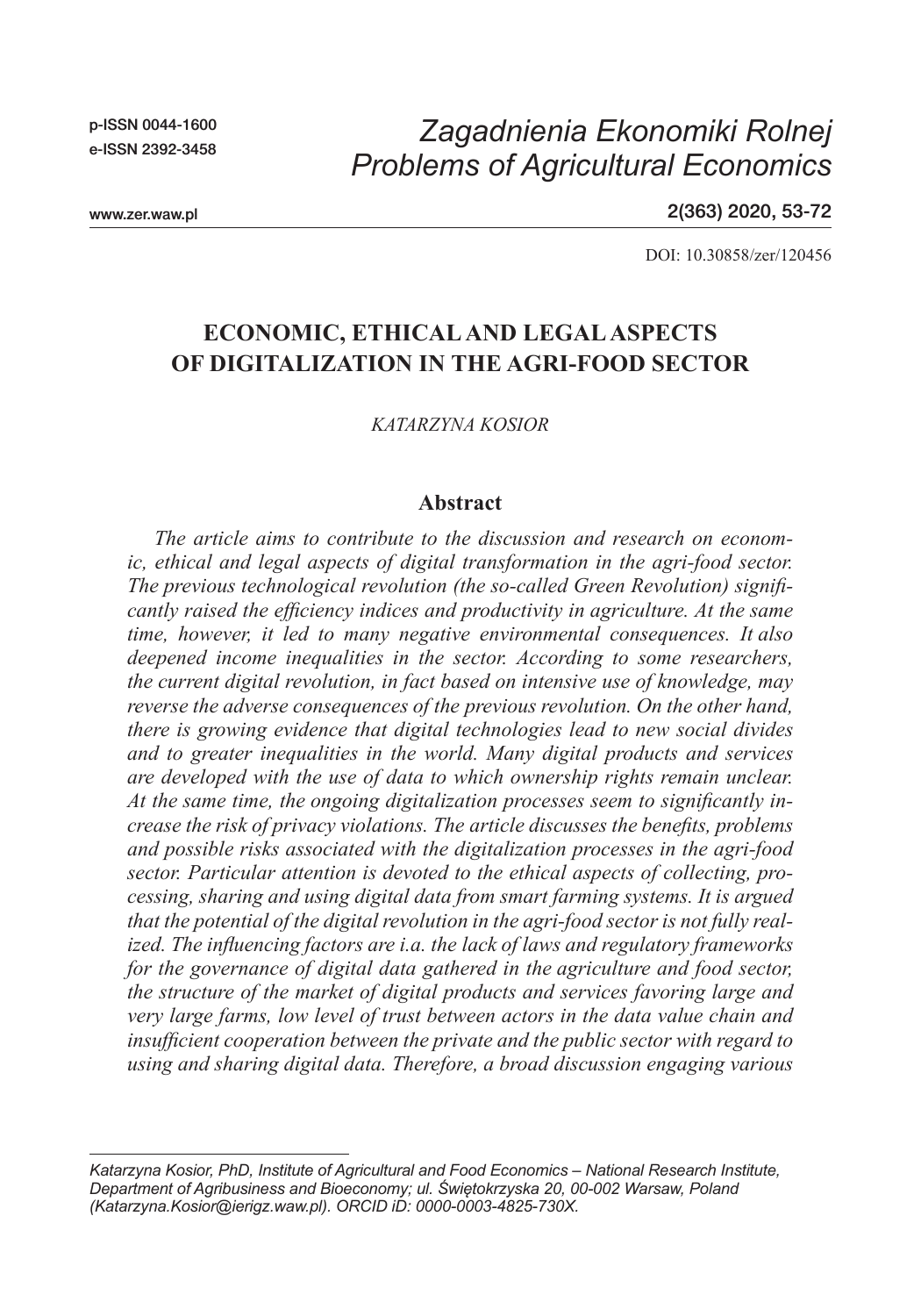*stakeholders on the vision of digital transformation in the agri-food sector is necessary. The foundations for the development of the agri-food sector based on data exchange and digital innovation should take into account common values and ethical principles, as well as the need to build mutual trust between the actors in the data value chain.*

**Keywords:** digitalization, digital technologies, digital innovation, data-driven agri-food sector, the ethics of digital revolution.

**JEL codes:** L16, O31, O32, O33, Q16.

#### **Introduction**

The global economy is now on the threshold of another industrial revolution. It is based on information and communication technologies, advanced data analyses and artificial intelligence. The growing application of these technologies leads to digitalization of economic and social life all over the world. Therefore, digitalization is the essence of the current industrial revolution and the basis for the development of an economy called Economy 4.0. In fact, it comes down to measuring, describing and explaining processes, phenomena and events using numbers, signals and images that are collected and saved in extensive IT ecosystems. These systems include functions to automatically process and analyse growing digital data resources, are scalable and do not require direct human involvement. The knowledge and information acquired in this way have a great transformational potential – they open up new development and growth opportunities to companies and economies, change approaches to resource management, business models, as well as ways to create and capture values in the economy.

The digital revolution is also increasingly visible in the agri-food sector (Trendov, Varas and Zeng, 2019). The growing amount of digital data on the environment, land and agricultural production significantly expands the possibilities of precision farming technology. Although precision technologies have been known in agriculture for more than 20 years, the practice of aggregating data from multiple fields and farms, combining them with off-farm data and controlling production processes with mobile and digital applications has been developing recently. As a result, in recent times the concept of smart farming has become popular, which, thanks to the use of new technologies and digital solutions, is to enable the more efficient and also more eco-friendly agricultural production. It is worth explaining that the term "smart farming" is mainly used in Europe. In Australia, in fact, the same concept is referred to as "digital agriculture". In the USA, the term "precision farming" is still the one which is the most commonly used. We can also encounter other terms, such as data-driven agriculture or agriculture 4.0. Digitalization also changes the functioning of other links in the agri-food chain – suppliers of production means, distributors, processors, sellers and consumers. New technologies affect the conditions of competition in food markets

*2(363) 2020*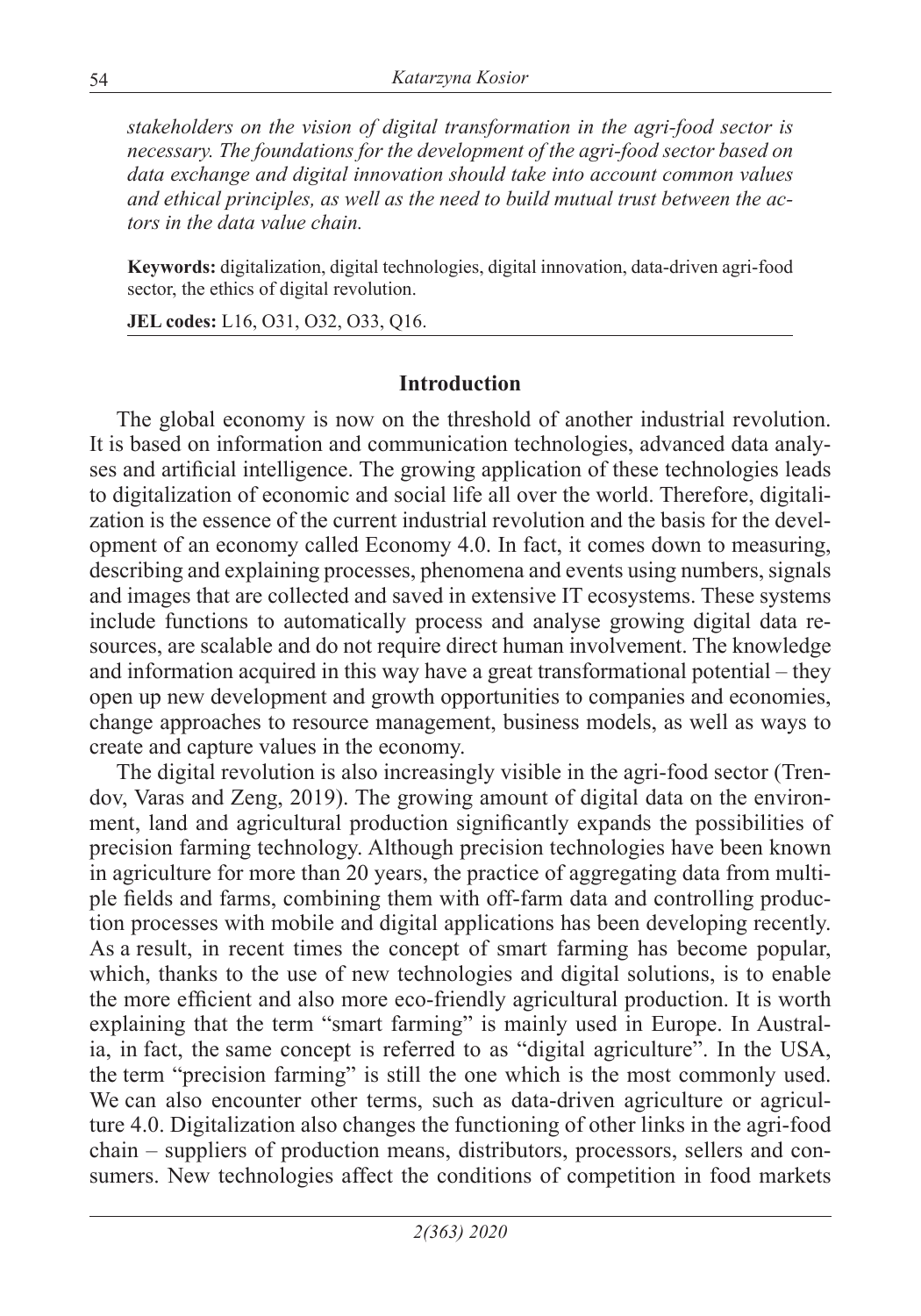and the structure of the agri-food chain. We can observe that the presence and activity of entities not yet associated with the production and sale of food, in particular, companies involved in the production of IT equipment, software, provision of IT and analytical services, are clearly growing in the chain. Food is more and more often sold through e-commerce platforms (Figiel, 2019). What is also developed, are automatic systems for food identification and tracking in the chain and applications to make it easier for consumers to make purchasing decisions.

Given the rapid pace of digitalization processes, there are a number of questions about their impact on the production, environment and social welfare. The objective of this article is to contribute to discussions and studies on the economic, ethical and legal aspects of digital transformation in the agri-food sector. In particular, the article will discuss potential benefits, problems and risks related to digitalization. The previous technological revolution (the so-called Green Revolution) raised significantly the efficiency indices and productivity in the sector. At the same time, however, it led to many negative environmental consequences. It also deepened income inequalities in the sector. According to some researchers, the current digital revolution, in fact based on intensive use of knowledge, may reverse the adverse consequences of the previous revolution (Walter, Finger, Huber and Buchmann, 2017). At the same time, there are also no opinions and evidence showing that digital technologies lead to new social divides and the greater scale of global inequalities (Allen, 2017; Guellec and Paunov, 2017).

The literature of the subject and discussions taking place in the forum of international organisations argue that, in addition to economic issues, ethical issues related to the use of new digital technologies in the food chain are also of key importance (cf. Carbonell, 2016; Eastwood, Klerkx, Ayre and Dela Rue, 2017; Kritikos, 2017; Ryan, 2019; FAO, 2019). Digital data management (personal and non-personal), including issues related to its security, reprocessing, sharing and monetisation, becomes a particularly important issue. Many digital products and services, including those for digital agriculture, are developed with the use of data to which ownership rights remain unclear. At the same time, the ongoing digitalization processes seem to significantly increase the risk of privacy violations. Concerns in this area are growing along with the increasing number of new technologies and business models requiring intense data exchange.

The article discusses the benefits, problems and possible risks associated with the digitalization processes in the agri-food sector. Since the use of digital solutions in one link of the food chain often determines and stimulates digitalization processes in other links, it will be appropriate to highlight the directions and dynamics of digital transformation throughout the food chain. The ethical problems of digitalization will be further presented on an example of processes of collecting, processing and using digital data in smart farming systems. This is one of many digitalization-related subjects requiring discussion and reflection. Other ethical dilemmas are related to, inter alia, the impact of new technologies on the labor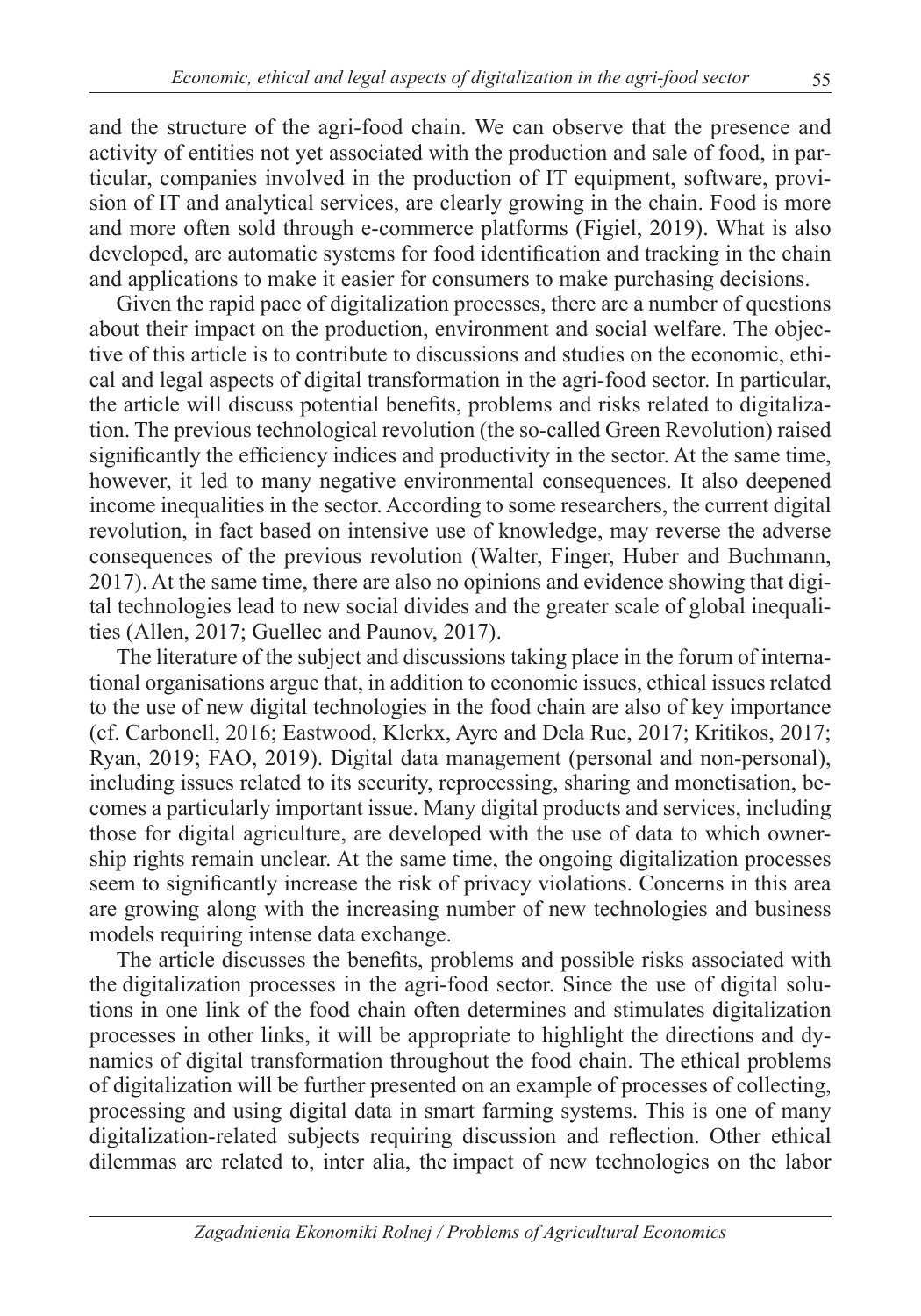market and employment in the sector, assurance of data integrity and reliability in the individual links of the food chain or identification of entities responsible for potential errors in decisions made by artificial intelligence and machine learning algorithms (see, *inter alia*, Marinoudi, Sørensen, Pearson and Bochtis 2019; Miles, 2019). Given the very extensive and complex nature of these problems, it will not be possible to discuss them more profoundly in this article.

### **Digitalization, digital transformation, digital economy**

The main driver of the current industrial revolution is digital data, saved and stored on data carriers in a form of binary code (sequence of zeros and ones). The possibilities to record and save events, phenomena and processes using numbers are now greater than ever before. The development of quantum technologies is expected to lead to further digital breakthroughs – quantum computers are based on qubits that allow to process data much faster. However, digitalization is not a new phenomenon – efforts to transform information and analog data into digital data have been undertaken since the first computers appeared. But only tangible benefits resulting from using advanced computer analyses and calculations based on growing volumes of digital data made this phenomenon acquire new and greater importance in recent times. As a result, digitalization has turned from activities being, to some extent, a side effect of the development of information technologies to the objective of many organizations. New growth opportunities related to the use of digital data and technologies make companies, sectors and economies as a whole to enter the path of digital transformation. The OECD points to two types of activities in this area – digitization and digitalization (OECD 2017, 2019a). Digitization means a conversion of processes and analogue data into machine-readable formats. In turn, digitalization means new types of activities or changes in existing activities resulting from the use of digital data and technologies as well as mutual connectivity. Digital transformation, according to the OECD, relates to economic and social effects of both these processes (OECD, 2019a).

In the literature of the subject, we can find various definitions of digital economy. The UNCTAD points to a broader and narrower understanding of this concept (UNCTAD, 2019). In a narrow sense, this is the "part of production which, completely or to a large extent, results from the use of digital technologies and business models based on digital products and services" (Bukht and Heeks, 2017). In a broad sense, it is the "part of total production being a result of the use of many different digital production factors. Digital production factors include digital skills, digital equipment (computers, software, communication devices) as well as digital intermediate products and services" (Knickrehm, Berthon and Daugherty, 2016).

It is more and more often pointed out that digitalization will be one of the most important factors affecting the competitiveness of companies, sectors and coun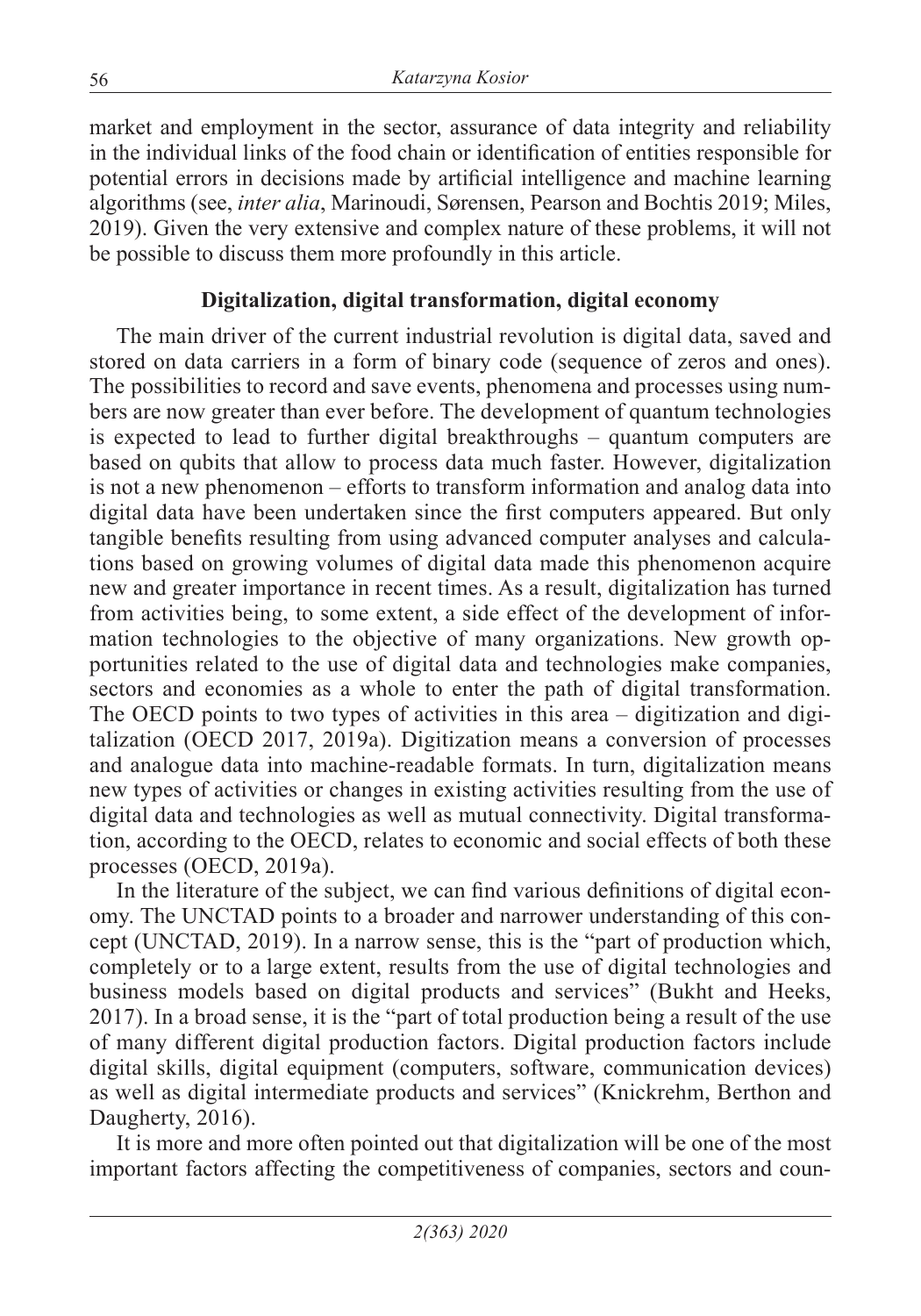tries. According to forecasts, by 2030 as much as 14% of the global GDP growth (about USD 15 trillion) will have resulted from the use of digital solutions and automation (Trendov et al., 2019). However, it is not clear how new profits and benefits will translate into incomes of individual social groups and the level of social welfare. In fact, digitalization entails many new economic developments, which, on the one hand, promote innovation, efficiency and competitiveness, yet on the other hand, lead to market concentration and restriction of competition. Today, the digital technology market is clearly dominated by two countries: the USA and China. Only these two countries have the share of more than 75% in the cloud computing market and hold 75% of patents related to distributed database (blockchain) technology. The vast majority of the highest-priced digital platforms on the stock exchange (90%) belongs to companies from the USA and China. Only slightly more than 3.5% of platforms in this category come from Europe (UNCTAD 2019). There may be concerns whether such high control of digital technologies and related data by American and Chinese companies may have a negative impact on the competitiveness of less digitally advanced economies.

### **Digital technologies for agriculture and food economy**

According to market forecasts, the digital revolution will change agriculture and food economy over the next decade (Trendov et al., 2019). The literature of the subject and the specialist press list various technologies and solutions that can revolutionize the functioning of the sector (Table 1).

Digital transformation in the food sector is made possible by both general-purpose technologies (such as, inter alia, the Internet, communication networks, artificial intelligence), technologies supporting and/or improving the efficiency of action in various areas (cyber-physical systems, monitoring systems, blockchain, cloud computing), as well as solutions and equipment dedicated exclusively to agriculture (VRT – variable rate technology, irrigation systems, agrorobots, agricultural drones, farm management systems). The technologies and solutions indicated in the literature are a kind of technology stack – combined and used together, they have the greatest transformational potential.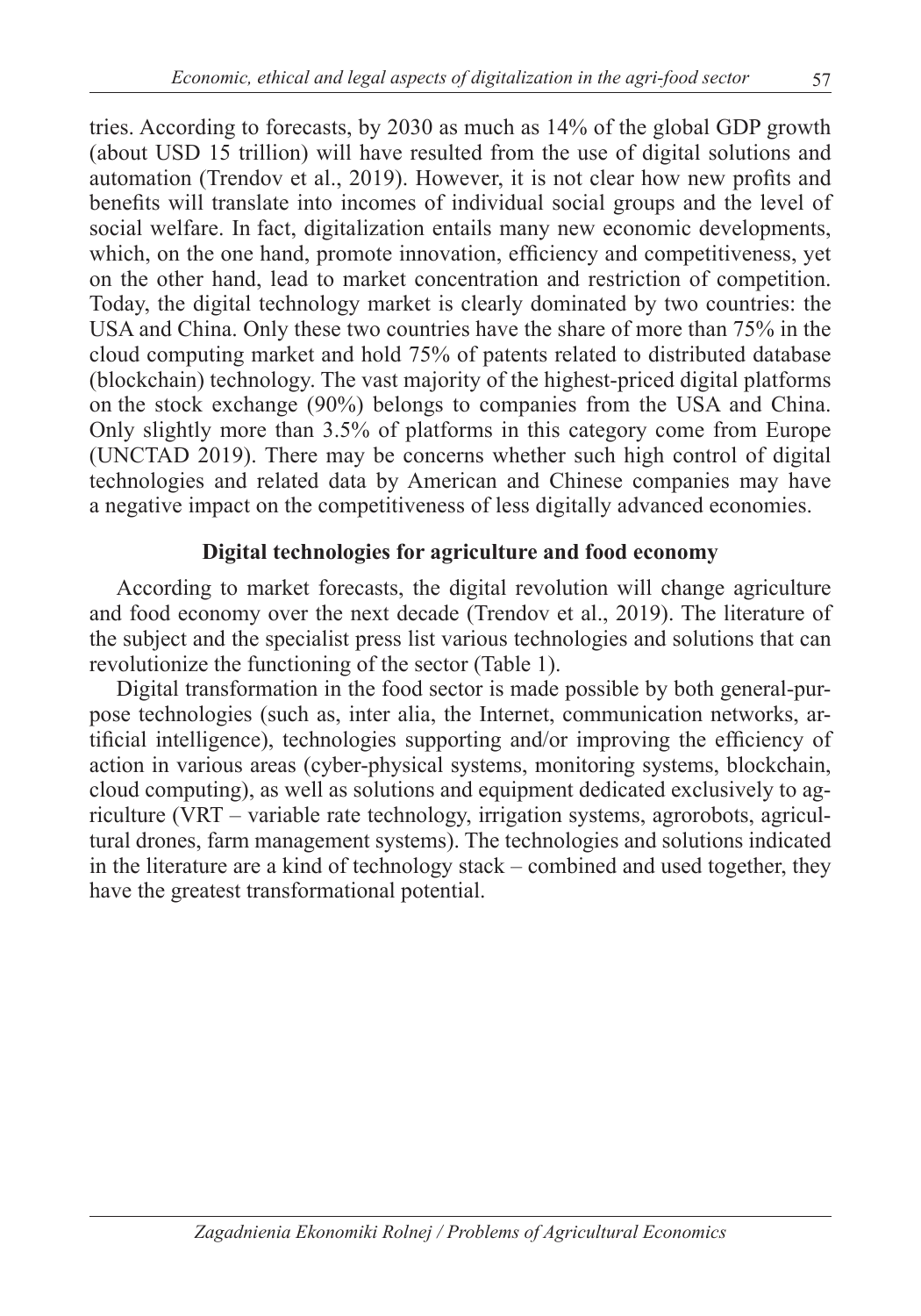| Digital technologies and solutions                                                                                                                                                                                                                                                                                                                                                                                                                                                                                                                                                                                                                                                                                                                                      | Source<br>of the list                            |
|-------------------------------------------------------------------------------------------------------------------------------------------------------------------------------------------------------------------------------------------------------------------------------------------------------------------------------------------------------------------------------------------------------------------------------------------------------------------------------------------------------------------------------------------------------------------------------------------------------------------------------------------------------------------------------------------------------------------------------------------------------------------------|--------------------------------------------------|
| • Mobile devices and social media<br>• Precise farming and remote sensing technologies<br>(Internet of Things, GNSS, RTK, VRT, PLF, UAV and satellite imagery)<br>• Big data, cloud computing, analytics and cybersecurity<br>• Integration and coordination<br>(blockchain, ERP, financing and insurance systems)<br>· Smart systems (deep learning, machine learning, artificial intelligence,<br>robotics and autonomic systems)                                                                                                                                                                                                                                                                                                                                     | Trendov.<br>Varas<br>and Zeng,<br>2019           |
| • Big Data analytics<br>• Industrial Internet of Things<br>• Cyber-physical production systems (CPPS)<br>• Cloud computing technology<br>• Additive manufacturing technologies – 3D printing<br>• Holograms (VR - Virtual Reality, AR - Augmented Reality)                                                                                                                                                                                                                                                                                                                                                                                                                                                                                                              | Demartini et al.,<br>2018                        |
| • Internet-connected tractors and agricultural machinery<br>• Automation (irrigation systems, fertilisation systems, systems to control<br>climatic conditions, yields, etc.)<br>• Agrorobotics<br>(fruit-picking robots, drones, autonomic tractors, spraying machinery)<br>• Data measurement and collection devices (sensors, satellite imagery)<br>• Internet of Things<br>• Communication networks, monitoring systems<br>• Smart data processing (cognitive computing), machine learning,<br>data collection, data processing, analytical techniques<br>• IT systems to manage farms, artificial intelligence interfaces<br>and man-machine interfaces<br>(augmented reality, 3D scanners, touchscreens, mobile apps, etc.)<br>• Machine communication protocols. | Miranda,<br>Ponce, Molina<br>and Wright,<br>2019 |

*List of digital technologies and solutions used and possible to be used in the agri-food chain*

Table 1

Source: own study.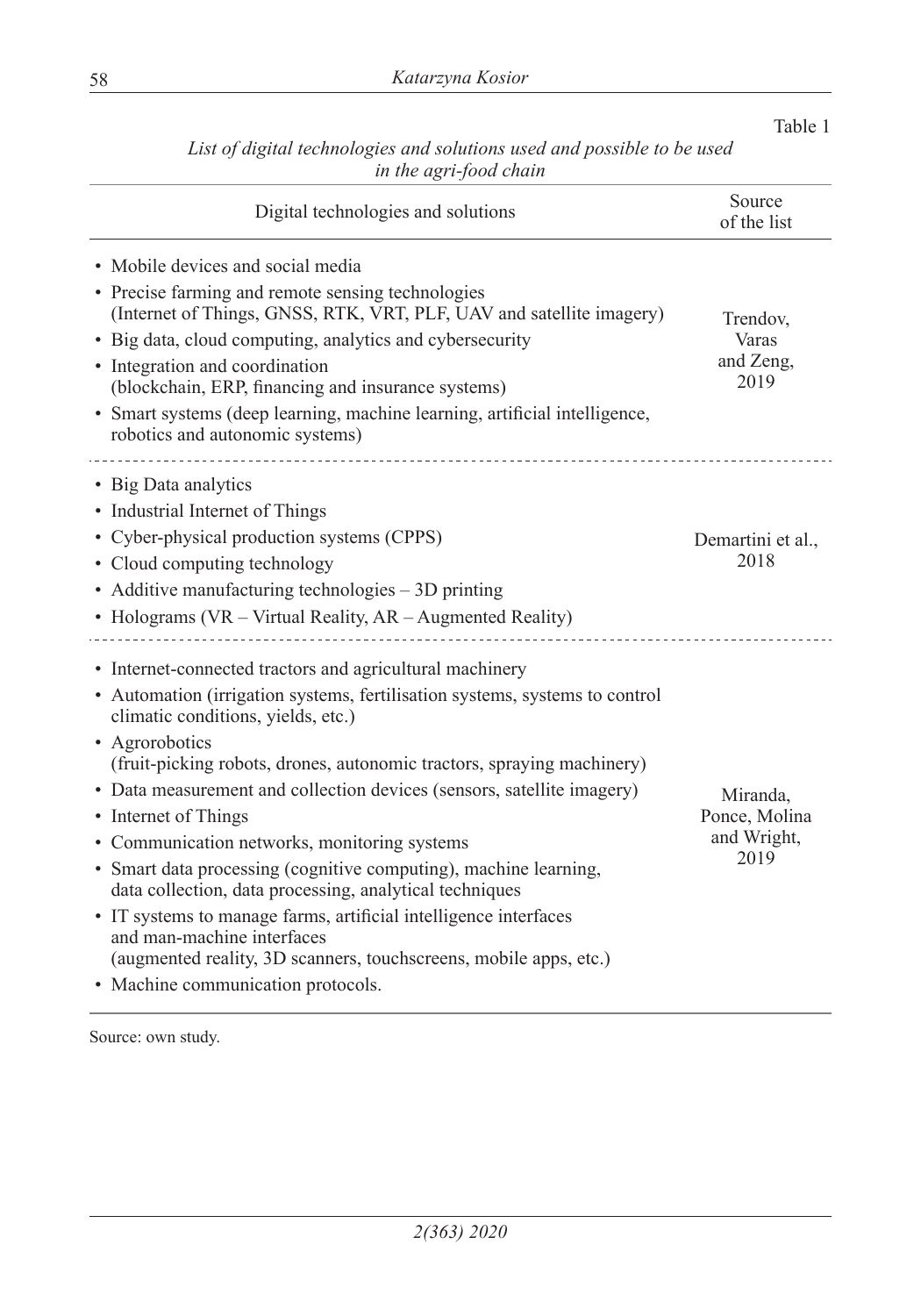#### **Impact of digitalization on the agri-food chain**

When compared to other sectors, digital transformation in the agri-food sector is relatively slow (CEPS, 2019). At the same time, in some links of the agri-food chain, changes take place faster and are more visible. More digitally advanced links include suppliers of production means, distributors and sellers. In agriculture and agri-food processing, digital changes take place but are still quite limited (ABB, 2018). Digital technologies and advanced data analyses are used mainly by large and very large farms, transnational corporations and larger food industry plants. Many small farms and smaller production plants lag behind digitalization processes. Most of them use only simple tools for communication and information acquisition (Internet access, website, mobile devices).

The sector of suppliers of production means for agriculture is the link in the food chain, where the transformational nature of digitalization processes is particularly visible. The sector saw new entities which so far have not been linked to the production of food or widely understood agribusiness sector. They include large hightech companies, online platforms, software producers, companies producing chips and sensors, as well as smaller agtech companies and startups involved in data analysis, provision of advisory services and development of digital applications for agriculture. The second visible change is the significant concentration of market power of suppliers of production means for agriculture (Pham and Stack, 2018). The process of concentration of companies in this sector has been taking place for a long time, but recently it has been significantly intensified. New business opportunities related to the use of digital technologies are one of the more important motives underlying decisions to merge companies. Consequently, a number of acquisitions and mergers have resulted in unprecedented consolidation of companies in seed, agrochemical, fertilizer, animal genetics and agricultural machinery markets in recent years (IPESFood, 2017). It is also more and more common for suppliers of production means for agriculture to use extensive strategies to acquire and monetize agricultural data. These strategies are implemented both through acquisitions and mergers, as well as through partnership and cooperation agreements. Cooperation around agricultural data among producers of agricultural machinery, plant protection products and other production factors allows to obtain higher margins – companies improve existing products with new digital solutions and functionalities or develop new products and services based on shared agricultural data resources.

The implementation of sales through online platforms is another change in the agri-food chain, which takes place under the influence of digitalization. Various e-commerce platforms are more and more often used in trade in agri-food products, both in the wholesale and retail link of the marketing chain (Figiel, 2019). E-commerce platforms significantly improve access to market and commercial information, thereby connecting the demand and supply side of the market in the more efficient and faster manner. They reduce the number of intermediaries in the supply chain, shorten the distance between producers and consumers, empower small farmers by eliminating barriers to access to markets and, at the same time, promote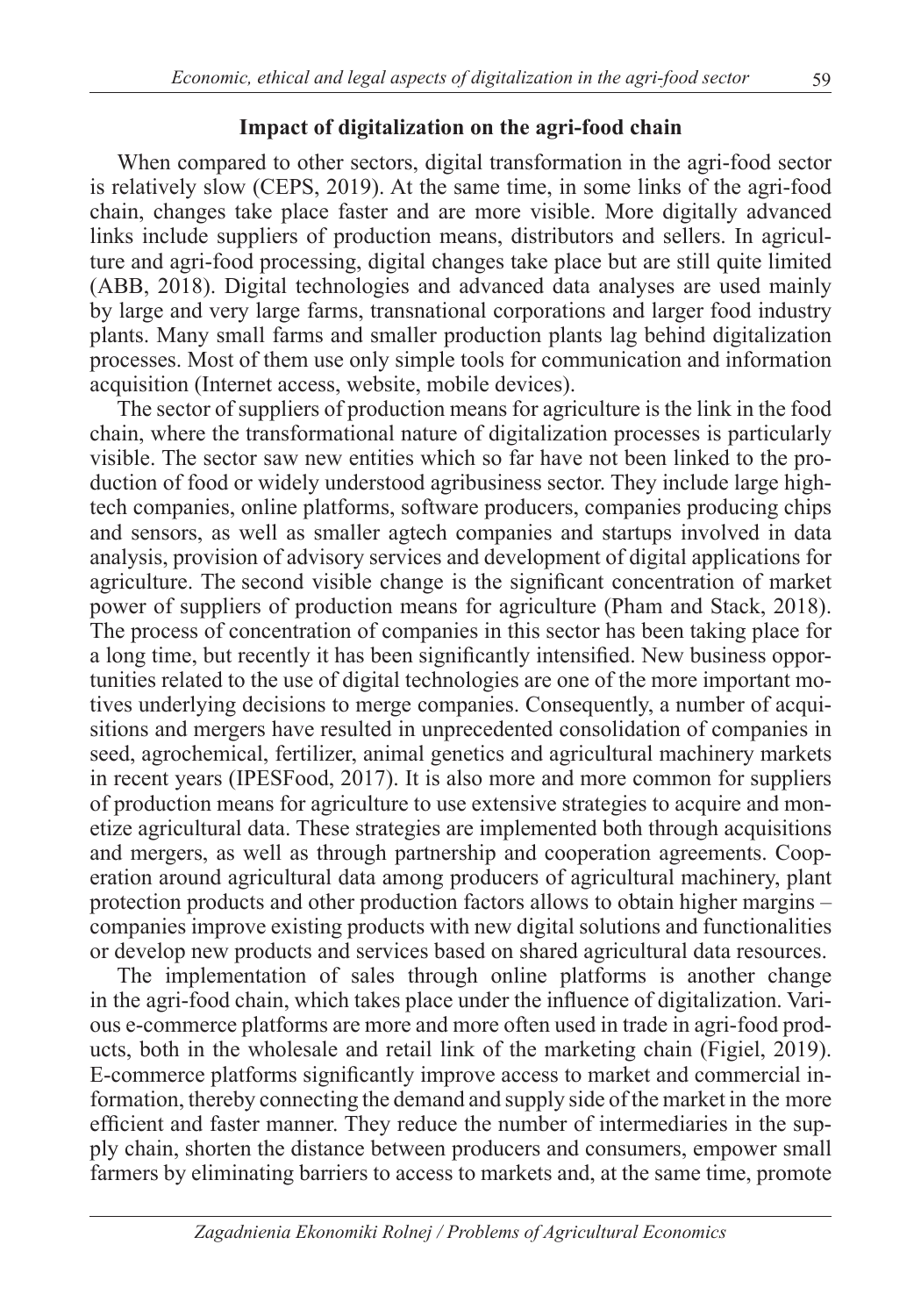price transparency in food markets. Thanks to online platforms, producers gain potentially global coverage and have easier access to global value chains (OECD, 2019b). The Internet reduces the importance of the producers' place of operation, it also makes them independent of their links to traditional sales networks. As a result, there are changes in the configuration and system of relations among food supply chain entities (Figiel, 2019). However, the effects of platforming agri-food trade have not been fully understood yet. On the one hand, relatively cheap and quick access to trade information and potential customers can reduce the inefficiency of food markets, support the development of agri-food trade and promote the competitiveness of the agri-food sector. On the other hand, economies of scale and scope, characteristic of the digital economy, can lead to the predominance of individual e-commerce platforms and high access prices.

In the agricultural production link, digitalization strengthens the role and importance of large and very large farms (Carbonell, 2016). On such farms, more advanced agricultural equipment is typically used, which can be integrated into new digital technologies. Owners of larger farms are also more likely to make decisions on purchasing new technologies. The concentration of digital technologies on large farms is additionally supported by the structure of market of digital products and services for agriculture. Many digital solution providers make the provision of analytical services dependent on the farm size – the cultivation area or the number of animals bred. In the subscription system, fees for the most valuable analytical services are usually charged per hectare or animal. However, the development of digital products and services for the largest farms is not only promoted by business, but also methodological and technical considerations. Analyses using artificial intelligence and machine learning algorithms to generate guidance for producers in real time require access to a large amount of data which can be relatively easily submitted to providers by larger farms. Data from smaller farms is usually dispersed and does not allow to achieve a comparable return on investment. As a result, more digitally advanced are currently those food economies, where large and very large farms dominate the structure of agricultural land use.<sup>1</sup>

Properly selected and implemented digital technologies are becoming a key factor strengthening the competitiveness of farms and other entities in the agri-food chain. The growing requirements of processors, sellers and consumers with regard to the quality of agricultural products and methods of their production are a reason for which farms using IT production management systems and other technologies to monitor and reconstruct the production process gain a significant advantage in the food supply chain. However, benefits of digitalization are not limited to the sphere of production only. Digitally advanced producers and processors can also participate in new and more developed collaboration networks opening up new business opportunities.

<sup>1</sup> For example, in Denmark, harvesters with precision farming systems in 2017 were used by 16% of farms. The area occupied by those farms accounted for as much as 45% of the country's agricultural land (Paderson, 2017).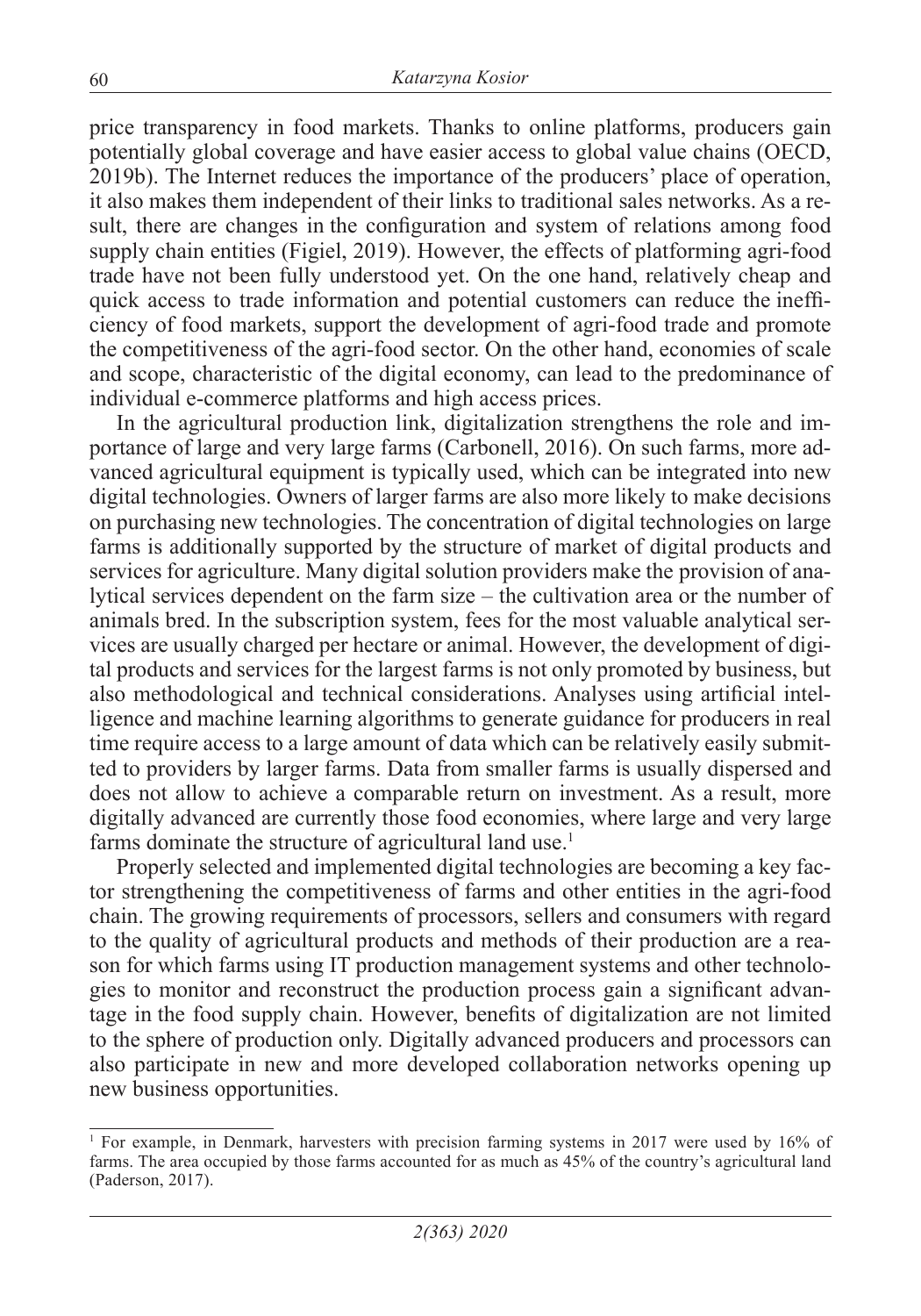### **Ethical and legal aspects of collecting and using digital data in smart farming systems**

The collection, storage, sharing, use and monetization of farm data raise the most questions and controversy in the context of digitalization in the agrifood sector (Carbonell, 2016; Dyer, 2016; Wiseman, Sanderson, Zhang and Jakku, 2019). The concentration of data discussions results from the key role it plays in the digital revolution. Digital data is gradually becoming a kind of new production factor. However, due to its characteristics and properties, it differs significantly from other production factors used in agriculture. Complex data collection, processing and economic value extraction processes require the involvement of many entities. These entities often pursue different objectives and have different visions and expectations regarding the usefulness of data collected. Access to digital data may be unlimited (open public data) or limited to selected groups (private data). In the case of this latter category, digital data is therefore an excludable good, however, within a group of entities that have access to it, it remains non-competitive in consumption. It can be used repeatedly for various purposes without losing its value. The participation of many entities in the data value chain means that it is difficult to clearly define ownership rights to digital agricultural data (in particular aggregated data on the agricultural production, which is recorded by agricultural machinery and equipment). This is the primary source of many ethical problems and dilemmas that currently arise in smart farming systems.

The absence of clear definitions in this area means that it is difficult to determine to what extent individual entities in the data value chain have the right to participate in benefits of digitalization. In addition to unclear data ownership rights and dilemmas that arise during attempts to define them, the problem is also the absence of transparency of agreements between digital solution providers and farmers. Consequently, there are a number of additional dilemmas and problems likely to have a negative impact on the prospects for the development of digital agriculture. They can include, inter alia, uncertainty regarding the data flow in the chain, possible violations of privacy rights of farm owners, restriction of the possibility to transfer data to other digital solution providers, growing inequalities both at the agri-food chain level and among farms. A separate issue remains the social importance of data collected in private databases of entities involved in the development of smart farming. Data on agricultural land, the state of crops and farm animals is of key importance to public policies in areas related to providing food security, environmental protection, fight against climate change and minimizing risks to human health and life. Digital solutions have a great potential in these areas. However, the absence of transparent and ethical principles for the operation of the data value chain in the agri-food sector increases the risk that this potential will not be fully tapped. Assessments by some researchers are even more pessimistic; in their opinion, digital (precision) farming is, in fact, a new version of traditional agriculture, which is geared towards intensifying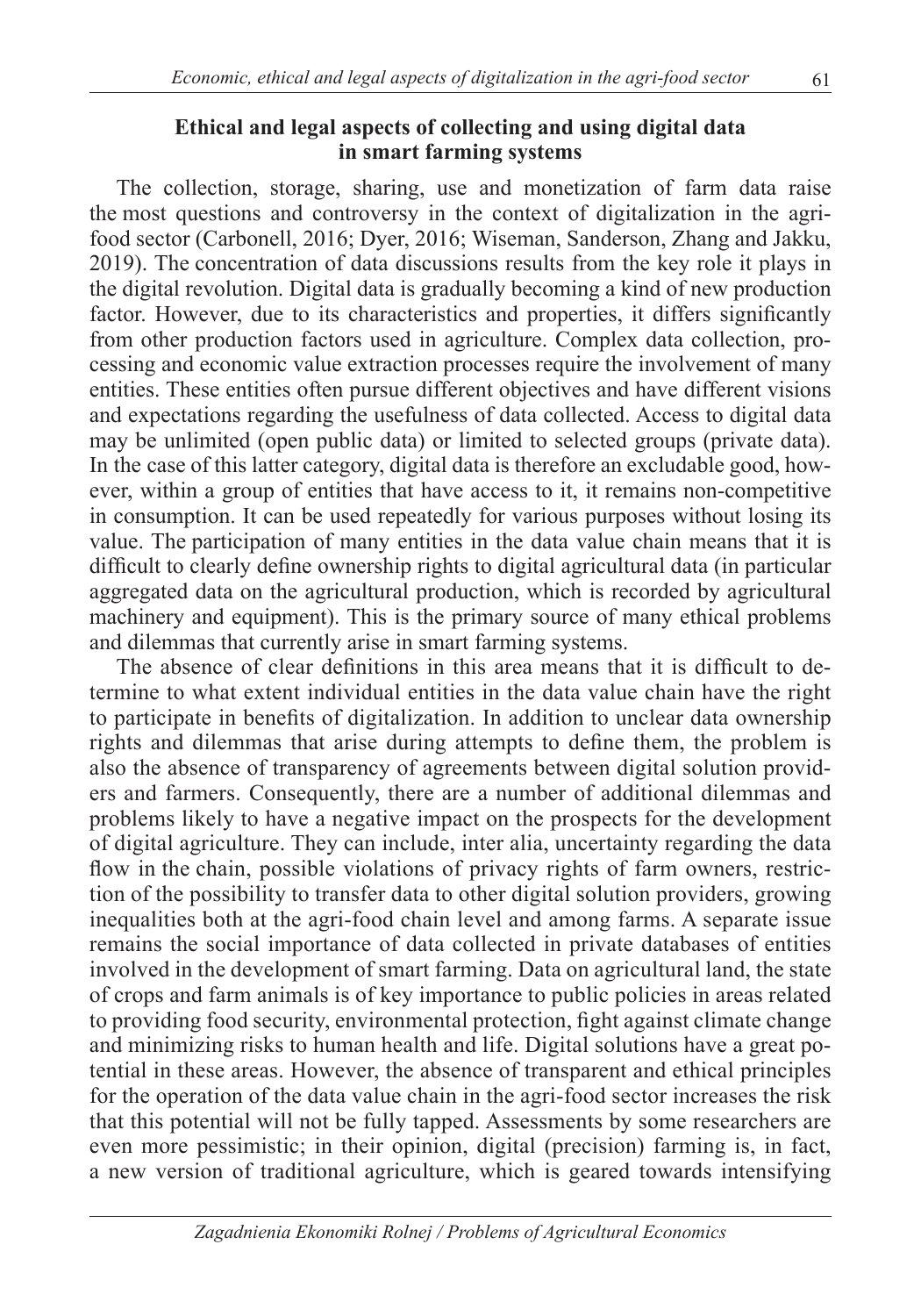production and maximizing profits (cf. Miles, 2019). The most important ethical and legal issues that appear in the context of the development of digital agriculture will be discussed below. These are:

- a) the issue of ownership rights to digital agriculture data and resulting benefits,
- b) the absence of transparency in provisions of data licensing agreements and dependence on selected digital solution providers (lock-in effects),
- c) the security and privacy protection in digital agriculture systems,
- d) the importance of digital agriculture data for the supply of public goods.

### *Issue of ownership rights to digital agriculture data and resulting benefits*

The digital (smart) farming ecosystem comprises a relatively wide group of cooperating companies and organizations that create value for customers (farms) based on their own, joint and/or shared tangible and intangible resources. Agricultural technology providers play a key role in the smart farming ecosystem. In recent years, many producers of agricultural equipment and machinery have modified their strategies and business models, placing a greater emphasis on finding new business opportunities related to the use and integration of digital technologies and data. In legal systems, there are currently no clear definitions of ownership rights to digital agriculture data. The issues related to data management and data flow in the data value chain are determined at the level of private agreements between farmers and agricultural technology providers (Wiseman et al., 2019). In agreements determining the conditions to use software for agricultural machinery and equipment, most providers include a provision indicating that collected raw farm data remains the property of farmers. At the same time, however, the rights to aggregated data, i.e. its storage, analyzing and processing, are kept by producers of machinery. Therefore, farmers, although they formally remain owners of their data, are deprived of the rights to residual control of their data, i.e. the rights to decide how their data, as part of larger databases, will be used (Ellixson and Griffin, 2016). Producers of agricultural machinery collect data on various aspects and areas of operation of farms. This is data on agricultural equipment and its functioning, as well as data on land, yields, agronomic means applied or farm management methods (Fig. 1).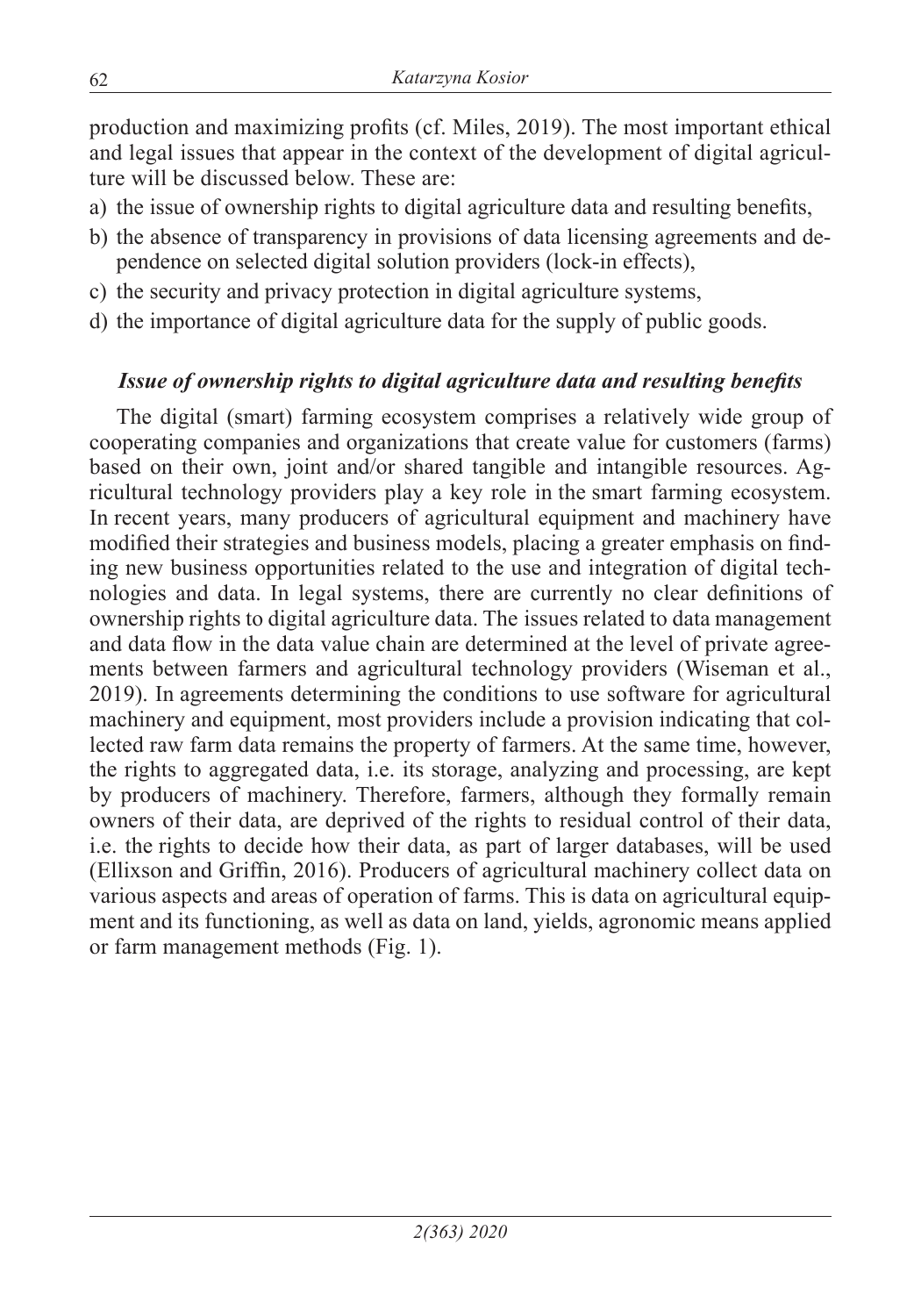| Data on production                                                                                                                                        | Data on machinery                                                                                                                                                                                               | Administrative data                                                                                                                                                                                      |
|-----------------------------------------------------------------------------------------------------------------------------------------------------------|-----------------------------------------------------------------------------------------------------------------------------------------------------------------------------------------------------------------|----------------------------------------------------------------------------------------------------------------------------------------------------------------------------------------------------------|
| • data on field work<br>• areas of performing<br>field work<br>• machinery routes<br>• data on yields and<br>productivity<br>• agronomic means<br>applied | • data on condition of<br>machinery, settings<br>and readings<br>• working hours or life<br>cycle of machinery<br>• location of machinery<br>• diagnostic codes<br>• computer software and<br>firmware versions | • consents for data sharing<br>• users using the account<br>• machinery, equipment<br>and account-related<br>licences<br>area<br>$\bullet$<br>$\bullet$ size of files<br>• methods to use<br>the account |

*Fig. 1.* Types of data collected by suppliers of agricultural machinery connected to the Internet of Things – example of the John Deere company.

Source: study based on John Deere Data Services & Subscriptions Statement 2019, www.johndeere.com.

However, raw data does not have any greater economic value; this value lies in information and knowledge that can be extracted from data using appropriate analytical technologies and tools. Analytics is one of the most important and, at the same time, one of the most expensive activities in the data value chain (Duch-Brown, Martens and Mueller-Langer, 2017). The costs of collecting, processing and storing data are included by companies in the price of offered equipment, machinery and accompanying services or are recovered through various data monetization options (Kerber, 2019). Studies conducted in Australia show that farmers have many concerns and doubts as to the use of their data by suppliers of production means (Wiseman et al., 2019). On the one hand, data analysis serves to develop tools that can enhance the onfarm productivity. On the other hand, the same data also serves to achieve business objectives of suppliers of production means. It can show how to increase the sales value of specific agronomic means or what products and services can be combined in precisely targeted sales offers. According to surveys, farmers have a sense of being the weakest link in the data value chain; they incur the costs of purchasing agricultural equipment and then, without charging any fees, provide producers with data on their land and farms (Wiseman et al., 2019).

The lack of clear definitions of data ownership rights and rights to residual control of data makes farmers believe that they do not have a proper share in benefits of the development of digital agriculture. Farmers do not know all purposes of aggregating and processing their data. Moreover, they have no impact on the directions of flow of aggregated data in the chain, including the selection of data recipients. In many cases, farmers are afraid that data on their farms will be used to their detriment (Carbonell, 2016). As a result, a serious current problem in the data value chain is the limited confidence of some agricultural communities in digital solution providers. However, there are no ready-made and clear solutions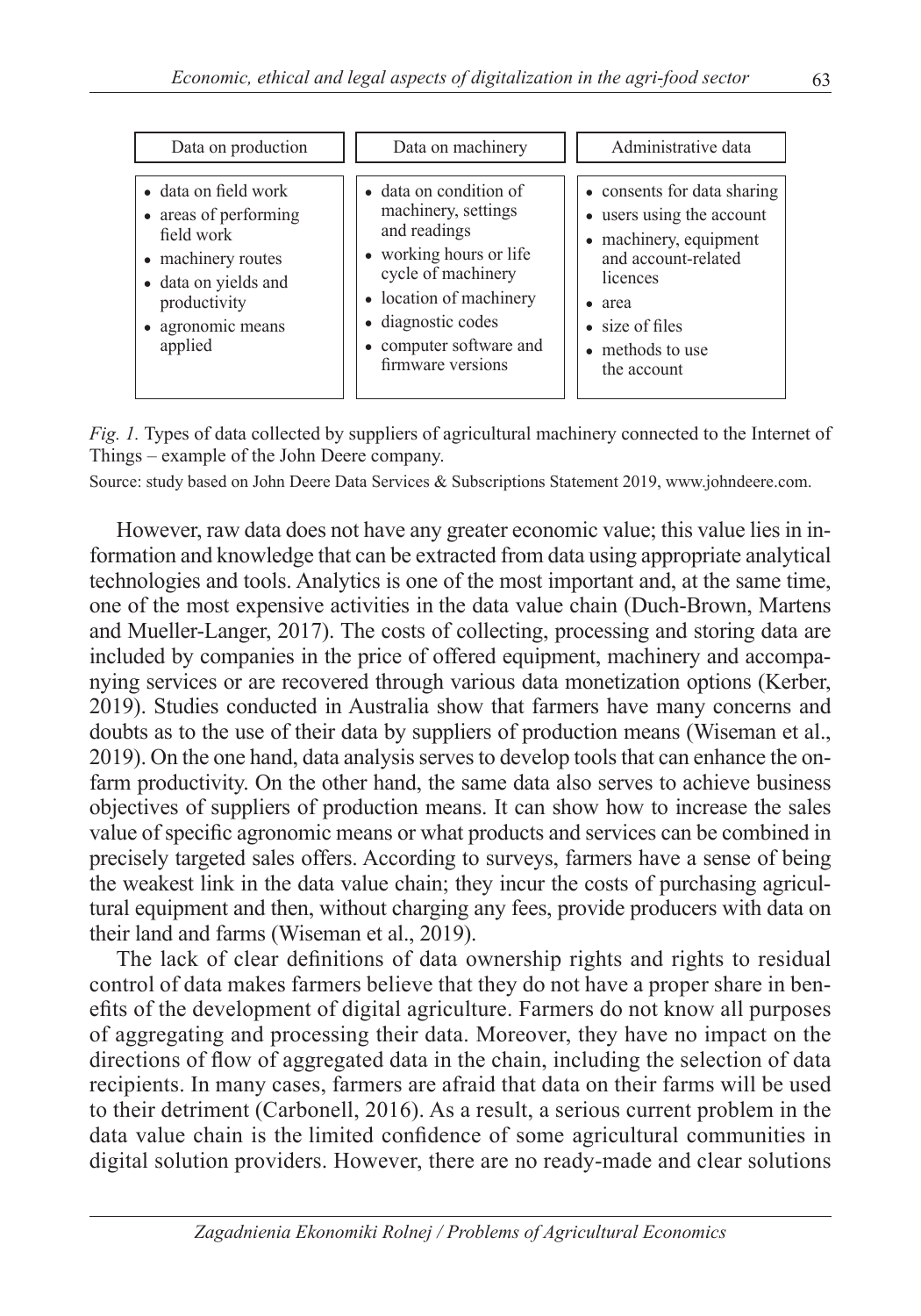to the problem of ownership of digital agriculture data (cf. Duch-Brown et al., 2017). Full ownership rights for one group can restrict or hinder the data flow in the chain that remains essential for the development of digital products and services. On the other hand, the distribution of data ownership rights, which reduces the possibility to decide on applications of data processed at the subsequent stages of the data value chain, may discourage entities from collecting data and engaging in innovation activities (cf. Kerber, 2019).

### *Absence of transparency in provisions of data licensing agreements and dependence on selected digital solution providers (lock-in effects)*

Another problem in smart farming systems are complex and insufficiently clear provisions of licensing agreements concerning the collection, processing and use of digital data from farms. The number of digital products and services and related agreements varies at the level of individual sectors of agricultural production. However, farmers who pursue their activities in smart farming systems usually sign more than one agreement, which concerns data from their farms. For farmers, becoming familiar with the detailed provisions of agreements signed is a great challenge. It requires not only time, but also legal expertise, which farmers usually do not have (Kritikos, 2017). Many agreements are signed concurrently and frequently – just like in the case of software licensing agreements and sales agreements for online services in other sectors – based on clicking the Agree button (so-called clickwrap agreements) (Wiseman et al., 2019). When entering the platform with services, farmers are prompted to click, which includes consents regarding data processing (including consents to link farm data to other farm data and to create anonymized databases), privacy policies and providing data to third parties. Access to the full version of the platform and services offered is possible only after all the consents required have been granted. We can read them in detail after extending the accompanying description. In addition, providers use one model for agreements, which makes agreements concluded with farmers, in fact, non-negotiable. If farmers wish to use digital services, they must accept all the terms of the agreement on processing their data. The lack of acceptance means that the use of the service is impossible. Agreements for selling services for digital agriculture are therefore agreements which cannot be refused. However, Australian farmers admitted in interviews that they often did not read detailed provisions of licensing agreements they signed (Wiseman et al., 2019). As a result, their knowledge on processing data from their farms was limited. Usually, farmers also do not have access to advisory services in this area.

Farmers who decide to sign the agreement with the given digital equipment and solution provider generally become dependent on this provider not only in terms of services covered by the agreement, but also in terms of other services requiring the use of digital data. The problem is the limited interoperability of databases collected by digital technology providers for agriculture. Producers of hardware and software often use their own interfaces and IT solutions for databases being cre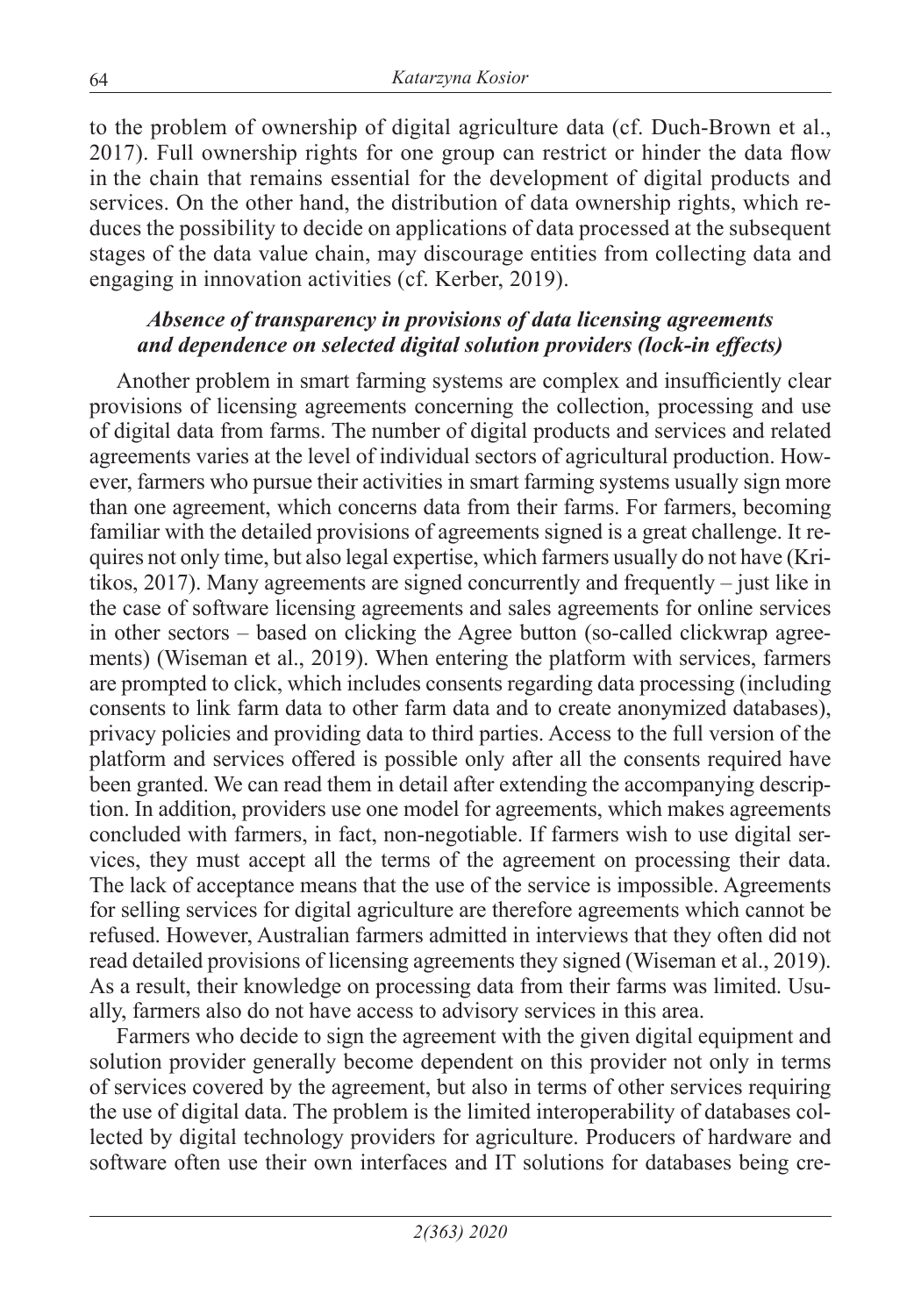ated, which impedes the later transfer of data among digital service providers. Even if a farmer decides to provide their raw data to another provider, it can be difficult to send, read and use it. As a result, there is a lock-in effect of farms in IT systems of individual providers (Kritikos, 2017).

### *Security and privacy protection in digital agriculture systems*

The unclear legal status of digital data, the absence of transparency in provisions of agreements with digital solution providers and numerous data monetization options are the reasons for which some farmers are afraid of abuse on the part of data aggregators or recipients of aggregated data (Ellixson and Griffin, 2016). These concerns are strengthened by repeated scandals related to the leak of personal data from various digital platforms.<sup>2</sup>

Some difficulties related to ensuring an effective protection and security system for data collected by private sector companies result from the specific business architecture of digital economy. The development and sale of digital products and services take place within highly extensive ecosystems involving different companies and entities. Uncertainty in this area is additionally escalated by recent concentration processes in the sector of suppliers of production means for agriculture. Acquisitions and mergers result in combining corporate tangible and intangible resources (including data) on which farmers do not have much influence. Therefore, the actual data flow in smart farming systems is defined by the logic of corporate interests and, to a lesser extent, by original decisions of farm owners on processing their data. As a result, farm data may be located in databases of companies and entities which not only have not cooperated with farmers before, but were also not mentioned among entities cooperating with data collection companies.

Concerns are growing as to whether it is possible to ensure data security, including keeping trade secrets of the farm and protection of farmers' privacy right, in the conditions of intense data exchange and flow (Ferris, 2017). Current technologies allow to identify specific entities, even if data on them is placed in anonymized and aggregated databases. In the EU, personal data is protected by the 2018 Data Protection Regulation. However, most data from smart farming systems is non-personal data (in the EU, it is covered by the 2019 Regulation setting out a framework for the free flow of non-personal data) that is not protected as strongly as personal data. Nevertheless, the above-mentioned possibilities of data compilation and combination make also non-personal data very sensitive. Therefore, adequate data security safeguards and the effective privacy policy for different data categories remain crucial to increasing farmers' confidence in smart farming systems.

<sup>2</sup> Data leaks (as a result of cyberattacks or unauthorized transfer or sales of data) affect various sectors and industries. For example, in Poland at the end of 2018, there was a leak of customer data of the Morele.net sales platform (Business Insider Polska, 2018). At the end of 2019, the data leak also affected thousands of Polish customers of the Chinese AliExpress platform. The leak took place through the external parcel tracking system Postal Ninja (Długosz, 2020).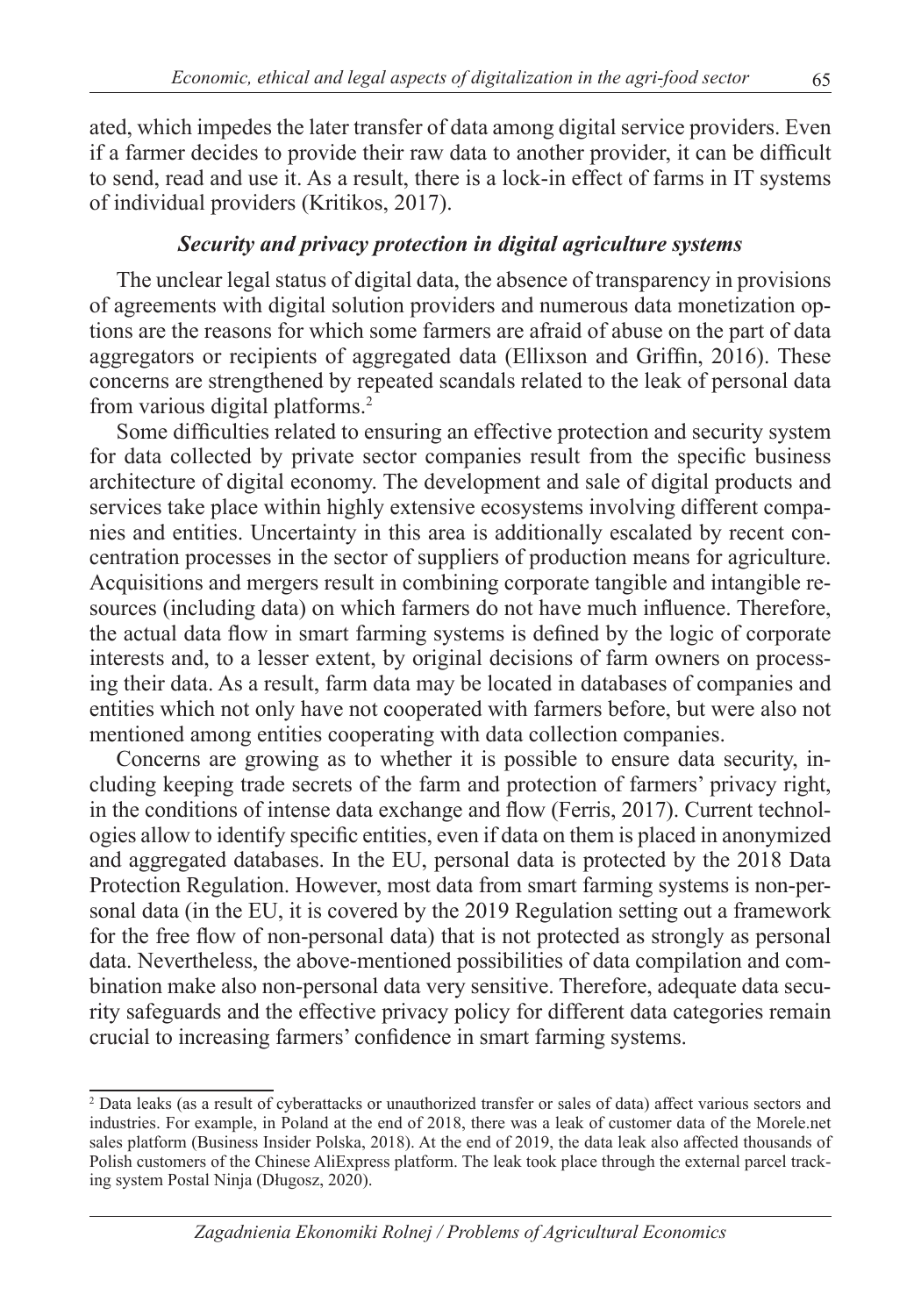Concerns about possible violations of the privacy right and abuse in data analyses, as well as the previously discussed issues of unclear data rights and unclear provisions of agreements, made representatives of agricultural organizations, digital technology providers and other agri-food stakeholders develop, at the sector level, common guidelines and codes of good practices with regard to the flow and sharing of data from digital agriculture systems<sup>3</sup>. Their primary objective is to ensure greater transparency in provisions of agreements between digital agricultural technology providers and farmers, including an indication of a set of rules that would facilitate the efficient data flow and sharing in the data value chain. However, these codes are informal and are not legally binding.

### *Importance of digital agriculture data for the supply of public goods*

Smart farming systems are evolving based on access to public data (inter alia, meteorological data, geospatial data and satellite remote sensing data) and thanks to data collected by farmers and private sector entities directly on the farm. The latter category of data is necessary in the process of implementing precise production techniques on the farm. It has the greatest value, both for the viewpoint of private interests of farm owners who are looking for ways and methods to optimally use their resources and from the viewpoint of wider social interests and objectives related to promoting sustainable development and providing environmental and other public goods by the agricultural sector. Thus, the question arises whether aggregated digital data from farms regarding land, agricultural production and food should remain locked in private databases of farmers and agricultural technology providers. Knowledge and information resulting from advanced analyses of digital agriculture data may support the provision of public goods, but private sector companies – by definition guided by the profit maximization principle – may not be interested in data analyses for this purpose. As a result, the potential related to the development of smart farming systems may not be fully tapped.

The private sector is becoming an increasingly important entity in the system of collecting agricultural data. Until now, the leading role in this field has been played by the state and its institutions. It is therefore necessary to develop new rules for cooperation between the public sector and the private sector in the area of agricultural data management. Today, private sector companies can develop their products and services using access to open public data. Regulations opening up public data resources and encouraging economic entities to reuse public sector information promote the increased competitiveness and innovation of the economy.

<sup>&</sup>lt;sup>3</sup> In the US, efforts to develop agricultural data management standards were initiated in 2014 by the American Farm Bureau Federation, an organization representing both farms and large corporations of the agricultural industry. In 2016, it adopted an initiative for transparent agricultural data management (Ag Data Transparent Initiative). In the EU, the EU Code of Conduct on Agricultural Data Sharing by Contractual Agreement was developed jointly in 2018 by the European agricultural associations COPA and COGECA and the European Agricultural Machinery Association CEMA.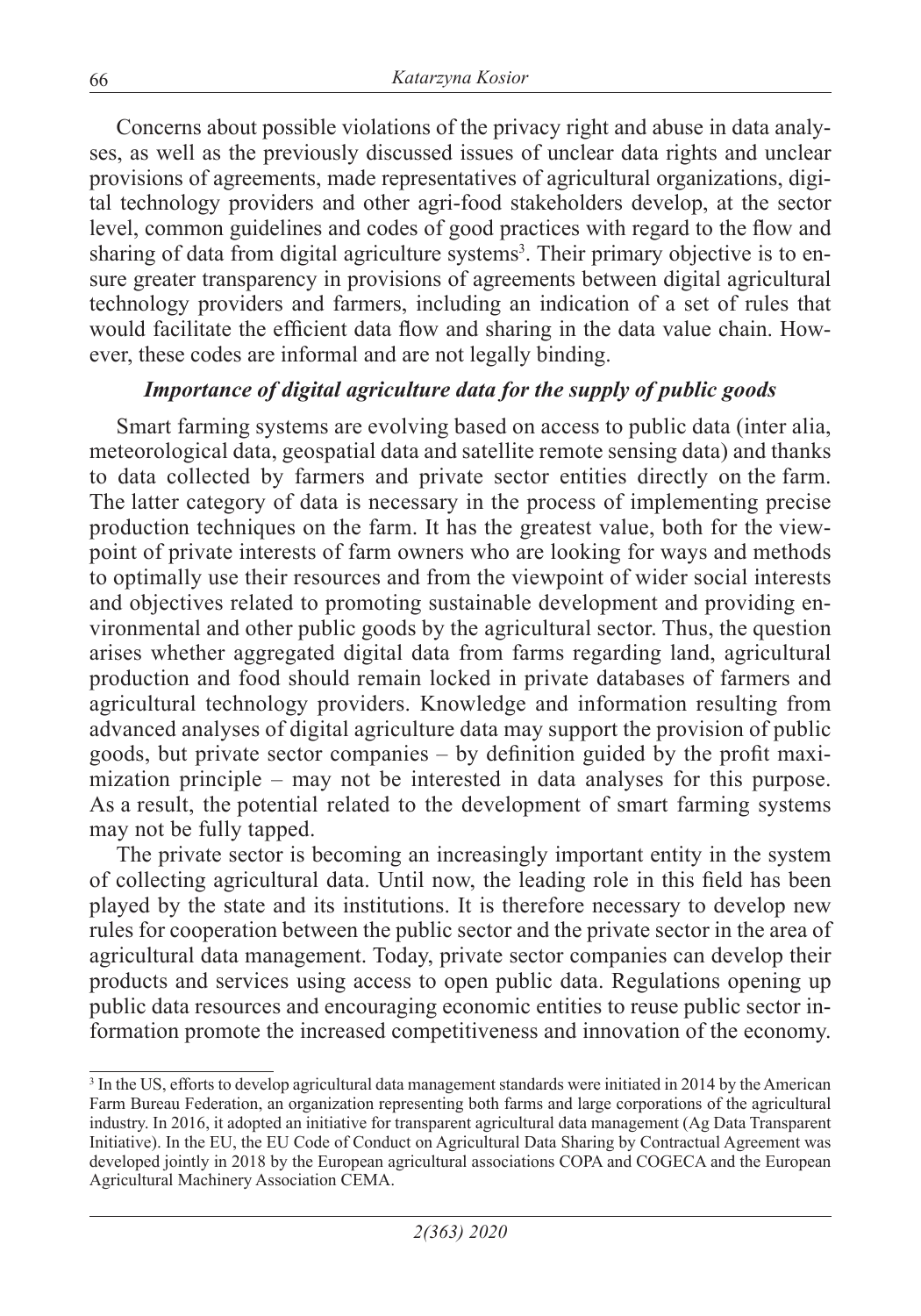A similar potential can be found in rapidly developing private databases. Therefore, the appropriate integration of public sector and private sector data seems to be essential, including the possibility of reusing private databases collected by means of new equipment and digital machinery on farms (Kosior, 2019). So far, cooperation between the public sector and the private sector has been insufficient with regard to the development of digital agriculture. Consequently, the potential associated with digitalization in the sector is not fully tapped. This is a huge social loss, as the possibly full use of digital agriculture data can support objectives such as food security, environmental protection and fight against climate change. However, sharing private production data on the farm production may raise resistance and doubts both on the part of the agricultural community and technology providers for agriculture. Some data may contain information protected by trade secret or other information perceived by data owners as sensitive. Therefore, solutions and proposals for common systems smart farming data management systems should take into account a need to keep a balance between the right of economic entities to protect their resources and related economic benefits and a need to pursue wider social interests.

The literature of the subject and the studies and reports of international institutions (*inter alia*, FAO, EU) present various options and proposals to organize relations between the business sector and the public sector in the area of digital data management. Their common objective is to make the full use of the digital agriculture potential as much as possible. For many years, international non-governmental organizations have been calling for creating open repositories of data from agriculture and the agri-food sector that could serve to provide global public goods related to food security, environmental and climate protection<sup>4</sup>. What is also indicated, is the possibility for the state to purchase certain databases collected by the private sector, the option of making data available to the state on preferential terms, the implementation of joint projects under public-private partnerships, the exchange of anonymized and aggregated data within closed platforms, funding awards from public funds for individuals and companies ready to solve certain social challenges based on their data resources, or bottom-up initiatives of citizens to provide the state with personal data which was previously processed by private sector companies – civic data sharing (cf. European Commission, 2018).

The latest EU data strategy assumes to take a number of measures to create a common European data space (European Commission, 2020). It is to be based on the free data flow, both among the EU Member States and among various sectors. The common data space is to be created based on respect for European values and rights, such as the personal data protection, consumer and competition rules pro-

<sup>4</sup> Such an organization is, inter alia, GODAN (Global Open Data for Agriculture and Nutrition), which calls for opening access to agricultural and food production data and for guaranteeing the possibility of unlimited use of this data.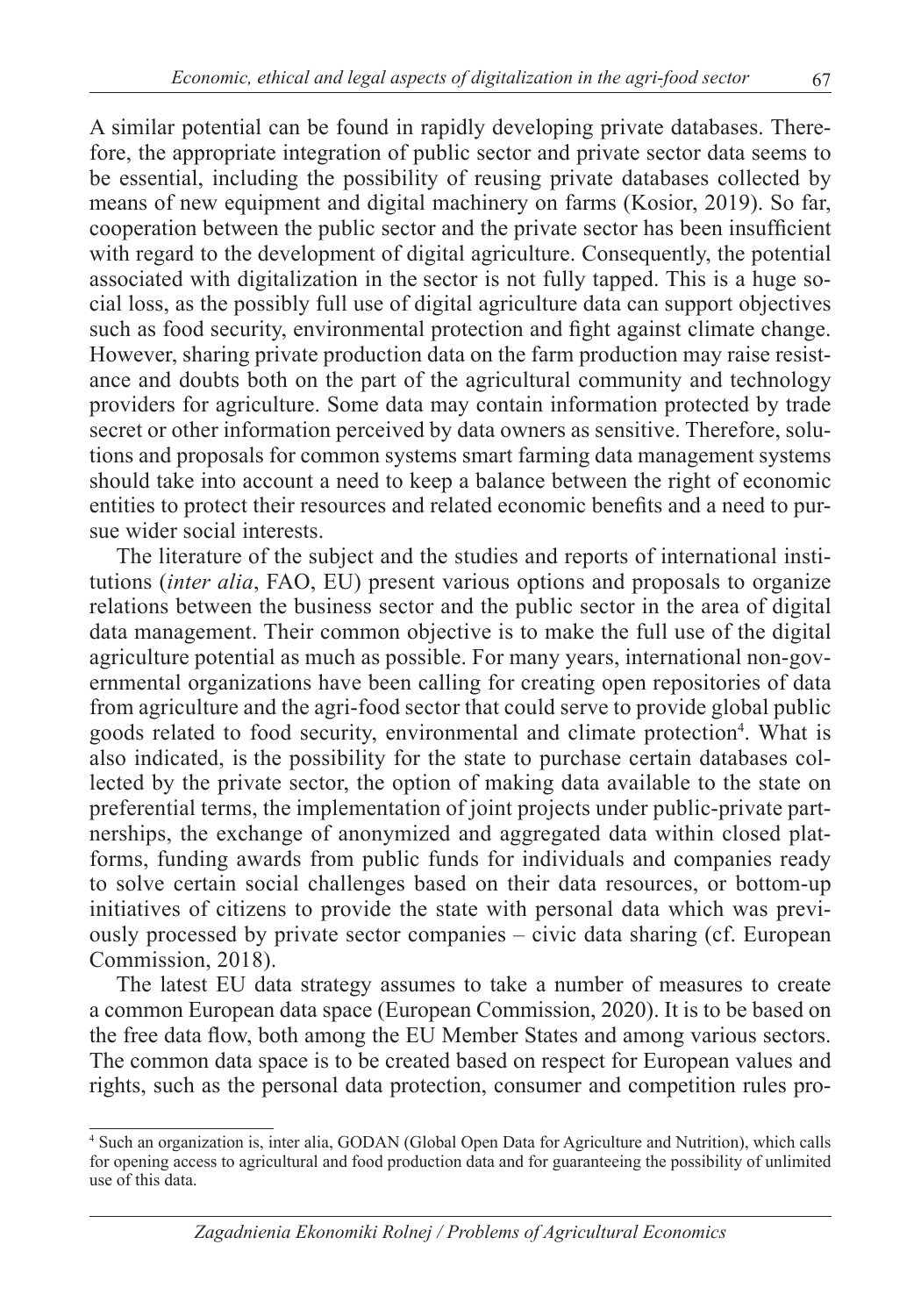tection, care for the development of a fair and competitive economy, promotion of the open, democratic and sustainable society and counteracting social and digital exclusion. The European Commission proposes to adopt, in the near future, regulations that would define data management methods, data access and reuse issues. It is also proposed to collect data from key sectors in European-wide, common data spaces which guarantee interoperability (e.g. in the field of environmental protection and the European Commission's new program for the "Green Deal"). The proposed measures are important for the prospects of developing the digital economy in the EU. They are also essential to strengthening the competitiveness and innovation of the data-driven food economy.

#### **Conclusions and summary**

Agriculture and the global food system are entering the period of development, where traditional business models based on maximizing profits at the expense of wider social interests entail growing risks. The imperative of changes is starting to be recognized by the wider public as a result of overlapping concerns related to the long-term consequences of rapid climate change, the unresolved problem of feeding the growing global population and the epidemic of lifestyle diseases. The pressure on the agri-food sector to produce more food with the smaller environmental burden is more and more noticeable. A growing group of consumers is looking for food produced in a sustainable and ethical manner. Also, the possibility of tracking and gaining insight into food production and distribution processes becomes more and more important for consumers. Digitalization and new opportunities related to the development of digital technologies are becoming in this context a huge opportunity for the agri-food sector.

Digitalization in the agri-food sector also encounters specific problems. Some of them, especially unresolved ethical problems, may limit the positive potential of digital transformation in the sector. Farmers have many concerns related to the collection, processing and use of data coming from their farms. The main source of concerns is the non-transparency of the farm digital data management system, including the possible additional purposes of using data collected and the directions of sharing data with third parties which are unknown to farmers. Farmers have doubts about the possibility of enforcing effectively ownership rights to data related to their farms. They are apprehensive for their privacy and have a sense of unequal share in benefits of the development of smart farming. Uncertainty in this area is promoted by the absence of legal regulations that would determine the framework and principles of cooperation among various entities in the data value chain. The practice of smart farming is primarily shaped by provisions of private agreements between farmers and digital solution providers. These provisions may, although not necessarily, include informal guidelines and codes of good practice with regard to farming data management, developed at the sector level. What is currently needed, is a wide-ranging discussion involv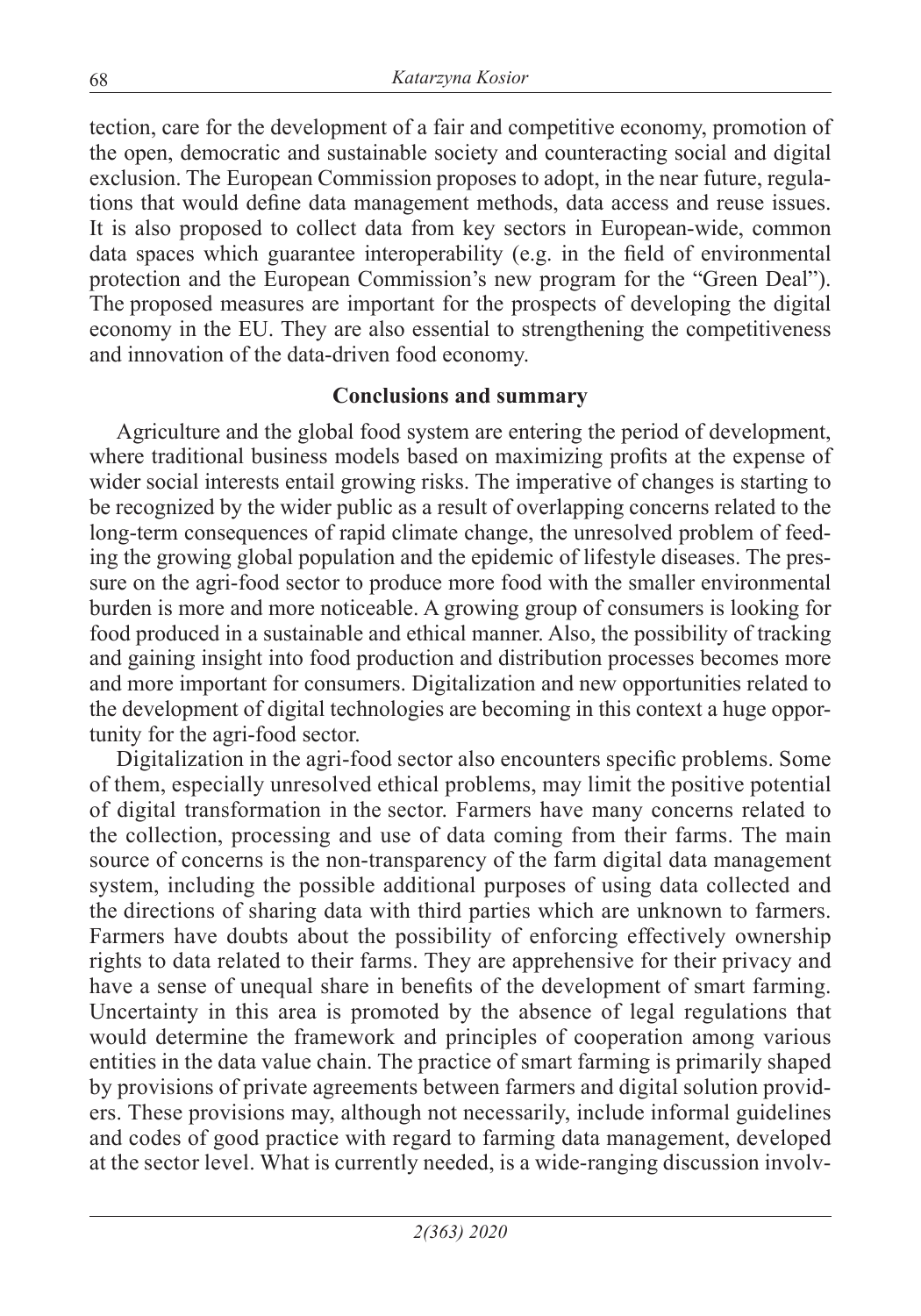ing various communities and regarding the vision of digital transformation in the agri-food sector. Recent initiatives in the EU show that more comprehensive regulations on digital data management in various sectors, including the agrifood sector, may appear soon. It is important for these regulations to form stable foundations for the development of the agri-food sector based on data exchange and digital innovations.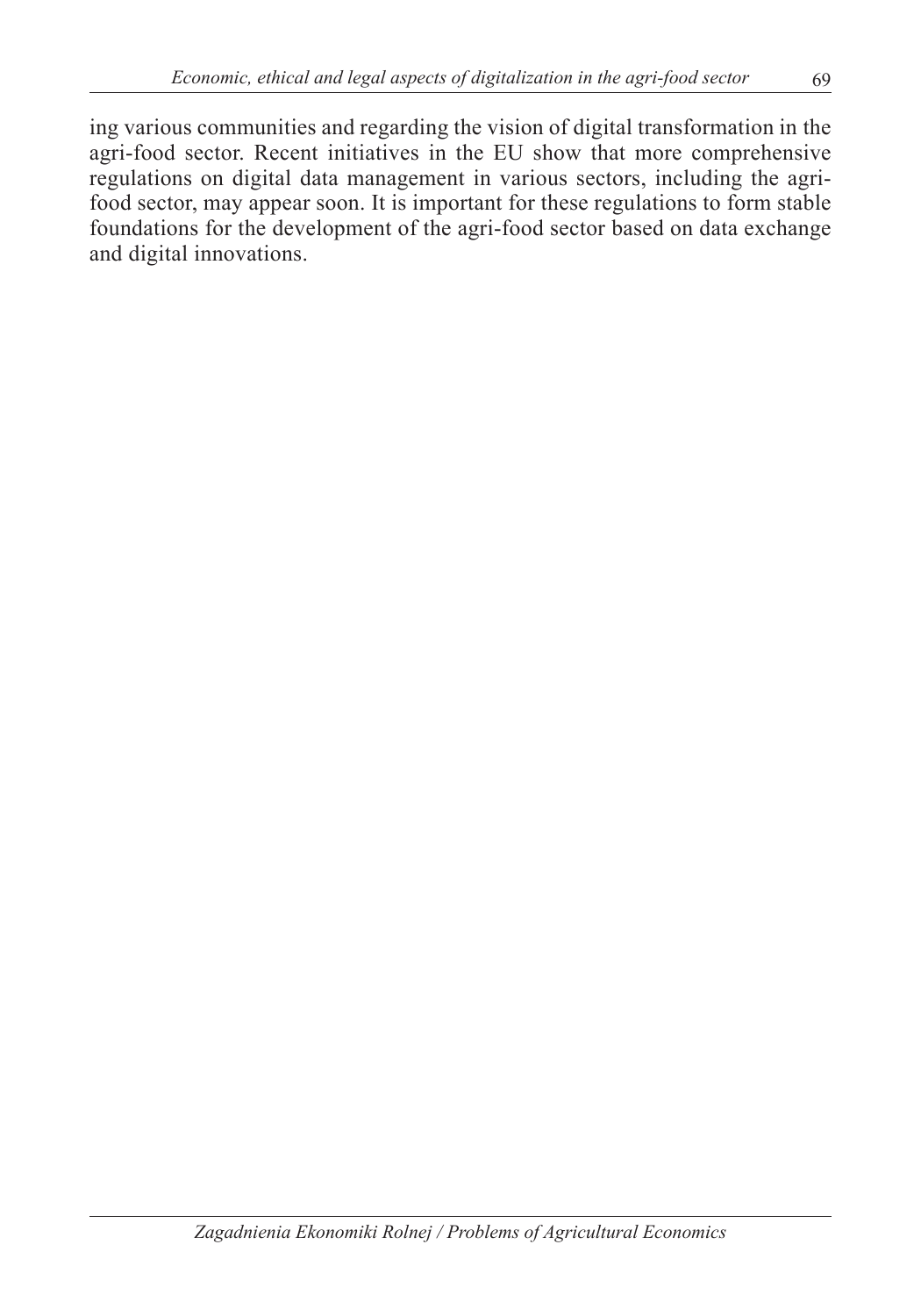#### **References**

- ABB (2018). *Prepare your food and beverage facility and workforce for the digital future*. Webinarium ABB as of 27.09.2018.
- Allen, J.P. (2017). *Technology and Inequality: Concentrated Wealth in a Digital World*. Springer.
- Business Insider Polska (2018). *Wyciekły dane tysięcy klientów sklepu Morele.net.* Retrieved from: https://businessinsider.com.pl/wiadomosci/morelenet-wyciek-danych-klientow-grudzien-2018/mr3bhz2 (access date: 18.12.2018).
- Bukht, R., Heeks, R. (2017). Defining, conceptualising and measuring the digital economy. *Development Informatics Working Paper*, No. 68, University of Manchester.
- Carbonell, I. (2016). The ethics of Big Data in Big Agriculture. *Internet Policy Review 5*(1), p. 1-13. DOI: 10.14763/2016.1.405.
- CEPS (2019). *Digitizing Agri-Food. Pathways and Challenges. CEPS Centre for European Policy Studies Barilla Center for Food & Nutrition Foundation*. Retrieved from: https:// www.ceps.eu/wp-content/uploads/2019/12/Digitising-Agrifood.pdf
- Demartini, M., Pinna, C., Tonelli, F., Terzi, S., Sansone, C., Testa, C. (2018). Food industry digitalization: From challenges and trends to opportunities and solutions. *IFAC-PapersOnLine, No. 51*(11), p. 1371-1378.
- Długosz, D. (2020). Wyciek danych klientów AliExpress wśród nich rekordy setek tysięcy Polaków. Retrieved from: https://www.komputerswiat.pl/aktualnosci/bezpieczenstwo/wyciek-danych-klientow-aliexpress-wsrod-nich-rekordy-setek-tysiecy-polakow/684l4nl (access date: 1.01.2020).
- Duch-Brown, N., Martens, B., Mueller-Langer, F. (2017). The economics of ownership, access and trade in digital data. *Digital Economy Working Papers* 10, JRC Technical Reports, p. 1-55.
- Dyer, J. (2016). *The Data Farm. An Investigation of the Implications of Collecting Data on Farm*. Nuffield Australia Project No. 1506. Nuffield Australia.
- Eastwood, C., Klerkx, L., Ayre, M., Dela Rue B. (2017). Managing Socio-Ethical Challenges in the Development of Smart Farming: From a Fragmented to a Comprehensive Approach for Responsible Research and Innovation. *Journal of Agricultural and Environmental Ethics*. Retrieved from: https://doi.org/10.1007/s10806-017-9704-5.
- Ellixson, A., Griffin, T. (2016). *Farm data: Ownership and protections.* University of Maryland Agriculture Law and Education Initiative. DOI: 10.2139/ssrn.2839811.
- European Commission (2018). Guidance on sharing private sector data in the European data economy. Commission Staff Working Document Accompanying the document "Towards a common European data space", COM(2018) 232 final, Brussels, 25.04.2018.
- European Commission (2020). Communication: A European strategy for data, COM(2020) 66 final, Brussels, 19.02.2020.
- FAO (2019). Digital Agriculture Transformation Seminar. The challenges to be addressed. Rome, Italy, 12-13 June 2019. Retrieved from: http://www.fao.org/about/meetings/digital-agriculture-transformation/en/.
- Ferris, J.L. (2017). Data privacy and protection in the agriculture industry: is federal regulation necessary. *Minnesota Journal of Law, Science and Technology*, 18, 1.
- Figiel, S. (2019). *Rynki rolne i żywnościowe w dobie innowacji cyfrowych*. Studia i Monografie, No. 176. Warszawa: IERiGŻ-PIB.
- Guellec, D., Paunov, C. (2017). *Digital Innovation and the Distribution of Income.* Cambridge, MA: National Bureau of Economic Research. Retrieved from: https://doi.org/10.3386/w23987.
- IPES-Food (2017). *Too Big to Feed. Exploring the impacts of mega-mergers, consolidation and concentration of power in the agri-food sector.* International Panel of Experts on Sustainable Food Systems.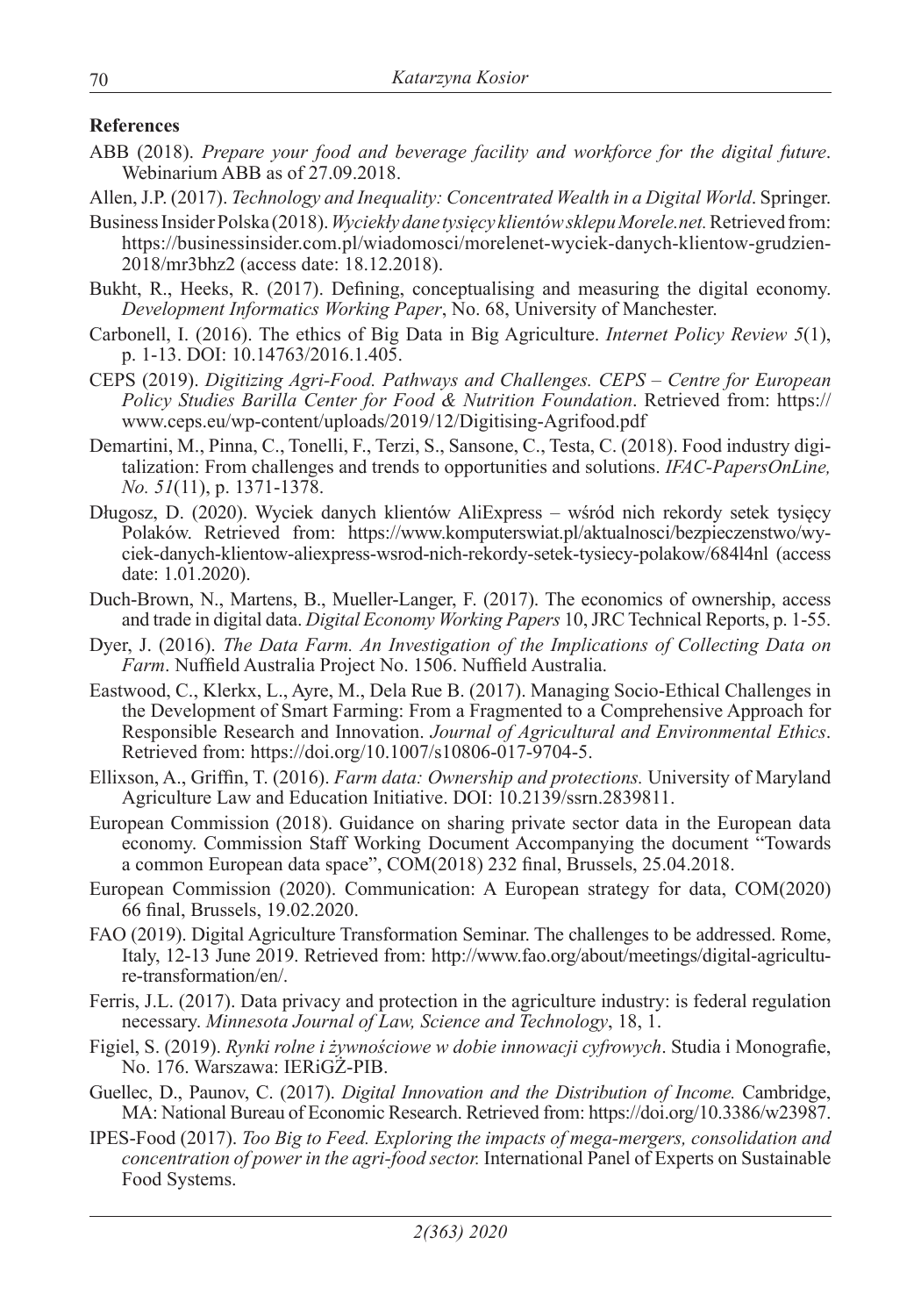- John Deere Data Services & Subscriptions Statement 2019. Retrieved from: www.johndeere. com (access date: 4.11.2019).
- Kerber, W. (2019). Data-sharing in loT Ecosytems from a Competition Law Perspective: The Example of Connected Cars. *Joint Discussion Paper Series in Economics*, No. 21-2019. Marburg: Philipps-University Marburg, School of Business and Economics.
- Knickrehm, M., Berthon, B., Daugherty, P. (2016). *Digital disruption: The growth multiplier*. Dublin: Accenture Strategy.
- Kosior, K. (2019). Towards a New Data Economy for EU Agriculture. *Studia Europejskie – Studies in European Affairs*, No. 4, p. 91-107.
- Kritikos, M. (2017). *Precision agriculture in Europe: Legal, social and ethical considerations. Study – Science and Technology Options Assessment*. Brussels: European Parliamentary Research Service.
- Marinoudi, V., Sørensen, C.G., Pearson, S., Bochtis, D. (2019). Robotics and labour in agriculture. A context consideration. *Biosystems Engineering,* No. 184, p. 111-121.
- Miles, Ch. (2019). The combine will tell the truth: On precision agriculture and algorithmic rationality. *Big Data & Society*, January-June, 1-12. Retrieved from: https://doi.org/DOI: 10.1177 /2053951719849444.
- Miranda, J., Ponce, P., Molina, A., Wright, P. (2019). Sensing, smart and sustainable technologies for Agri-Food 4.0. *Computers in Industry*, No. 108, p. 21-36.
- OECD (2017). Vectors of digital transformation. Internal document, DSTI/CDEP/GD(2017)4/ REV1, Paris.
- OECD (2019a). Vectors of Digital Transformation. OECD Digital Economy Papers. No. 273. Paris.
- OECD (2019b). An Introduction to Online Platforms and Their Role in the Digital Transformation. OECD Publishing, Paris. Retrieved from: https://doi.org/10.1787/53e5f593-en.
- Paderson, S.M. (2017). PAMCoBA Cost-benefits of digitization. ICT-AGRI Seminar, Copenhagen 24.11.2017. Retrieved from: http://ict-agri.eu/sites/ict-agri.eu/files/deliverables/22-S \_M\_Pedersen.pdf.
- Pham, X., Stack, M. (2018). How data analytics is transforming agriculture. *Business Horizons*, 61.1.
- Ryan, M. (2019). Ethics of Using AI and Big Data in Agriculture: The Case of a Large Agriculture Multinational. *ORBIT Journal, 2*(2). Retrieved from: https://doi.org/10.29297/ orbit.v2i2.109.
- Trendov, N.M., Varas, S., Zeng, M. (2019). *Digital technologies in agriculture and rural areas* Status report. Rome: FAO.
- UNCTAD (2019). *Digital Economy Report. Value Creation and Capture: Implications for Developing Countries*. Geneva: United Nations.
- Walter, A., Finger, R., Huber, R., Buchmann, N. (2017). Opinion: Smart farming is key to developing sustainable agriculture. *Proceedings of the National Academy of Sciences, No. 114*(24), p. 6148-6150.
- Wiseman, L., Sanderson, J. Zhang, A., Jakku, E. (2019). Farmers and their data: An examination of farmers' reluctance to share their data through the lens of the laws impacting smart farming. *NJAS-Wageningen Journal of Life Sciences*, p. 90-91, 100301.